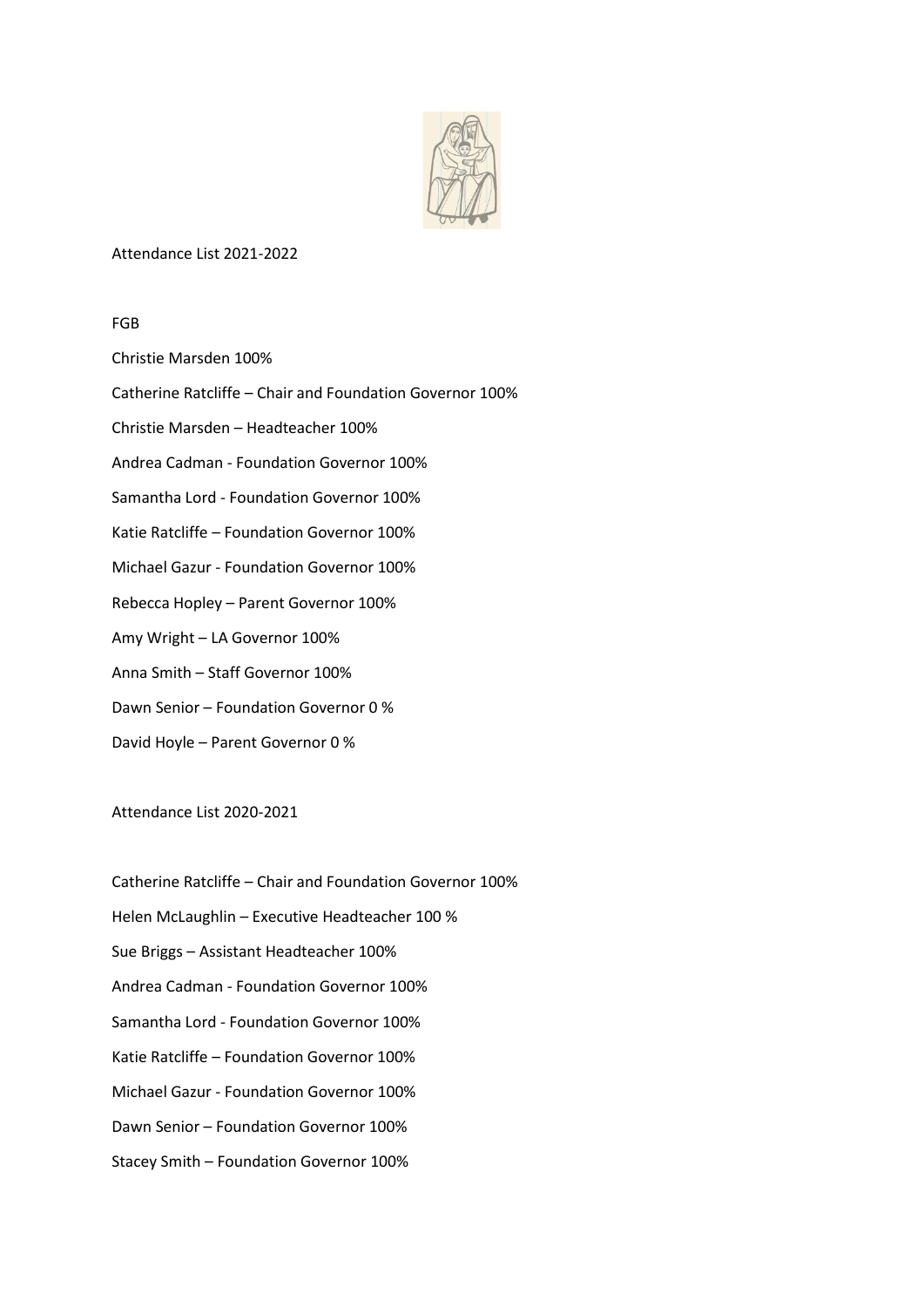Rebecca Odell – Parent Governor 0 %

David Hoyle – Parent Governor 0 %

## Extraordinary Meeting

Catherine Ratcliffe – Chair and Foundation Governor 100 % Helen McLaughlin – Executive Headteacher 100 % Sue Briggs – Assistant Headteacher 100 % Samantha Lord - Foundation Governor 100 % Michael Gazur - Foundation Governor 100% David Hoyle – Parent Governor 100% Andrea Cadman - Foundation Governor 0% Katie Ratcliffe – Foundation Governor 0% Dawn Senior – Foundation Governor 0% Rebecca Odell – Parent Governor 0 %

Quality of Education

Cath Ratcliffe – Chair and Foundation Governor 100%

Samantha Lord – Elected Chair and Foundation Governor 100%

Helen McLaughlin – Executive Headteacher 100%

Sue Briggs – Assistant Headteacher 100%

Andrea Cadman - Foundation Governor 100%

Rebecca Odell – Parent Governor 100%

David Hoyle – Parent Governor 100 %

Stacey Smith – Foundation Governor 0 %

Staffing Committee

Cath Ratcliffe – Chair and Foundation Governor 100 %